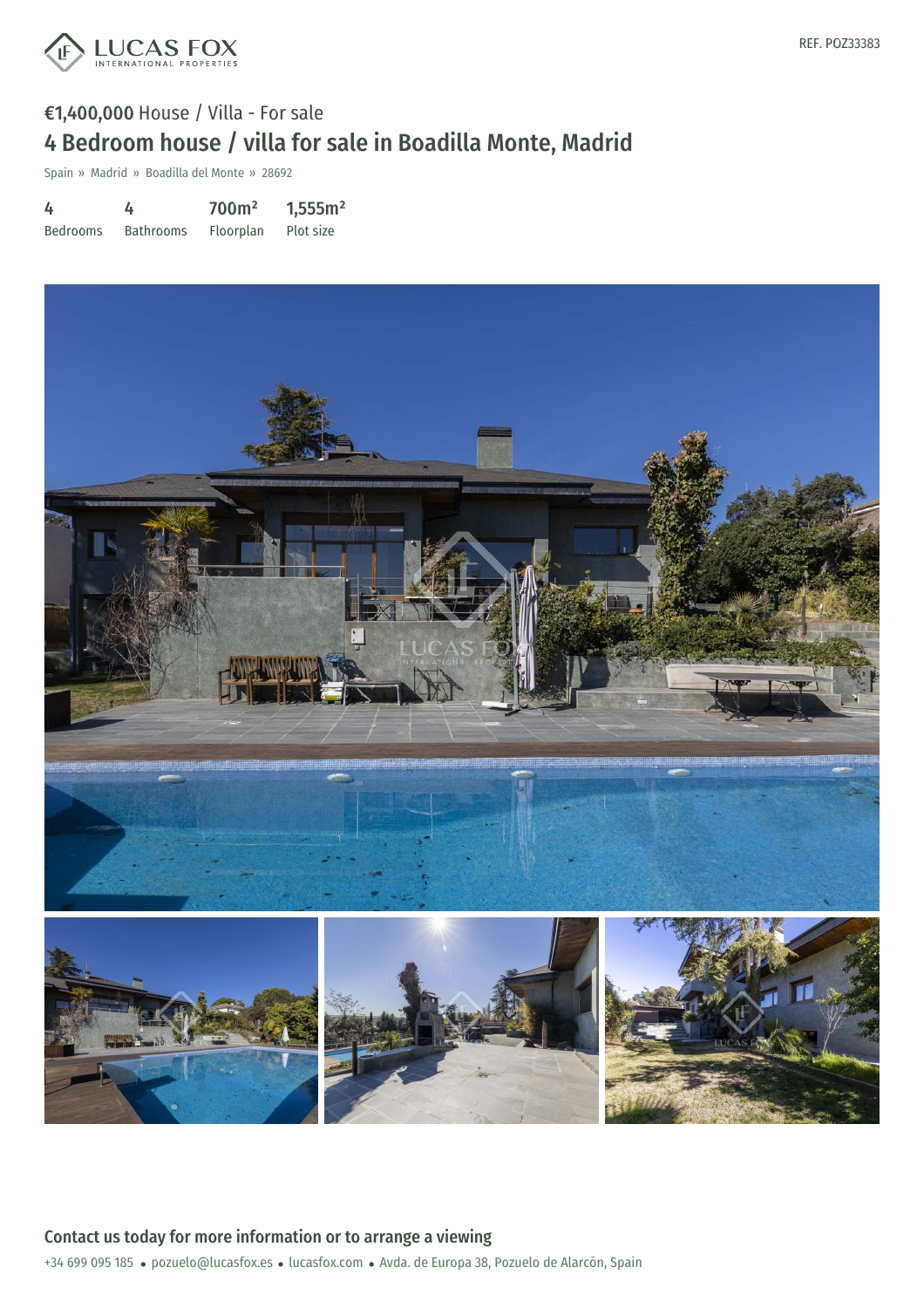

Spain » Madrid » Boadilla del Monte » 28692

| 4               | 4                | 700 <sup>m²</sup> | 1,555m <sup>2</sup> |
|-----------------|------------------|-------------------|---------------------|
| <b>Bedrooms</b> | <b>Bathrooms</b> | Floorplan         | Plot size           |

#### **OVERVIEW**

### Beautiful villa of 700  $m^2$  with a plot of 1,555  $m^2$ , swimming pool, gym and spectacular views for sale in the prestigious Villafranca del Castillo development.

Lucas Fox present this magnificent home with an unbeatable location within the renowned Villafranca del Castillo development in Villanueva de la Cañada.

On a splendid mature plot of 1,580 m² is this wonderful independent house, with nearly 1,000 m² built, designed down to the smallest detail and distributed over three comfortable floors as follows:

On the ground floor, after the main entrance, we find a large welcoming hall, with an elegant guest toilet on its left-hand side. In front, we access a large living-dining room, built on three levels with high ceilings, divided into different environments. Thanks to its large windows on all the facades, it enjoys wonderful light during all hours of the day and direct access to the garden, chill-out area and swimming pool, with beautiful unobstructed views and a lot of privacy throughout the plot.

In the left wing there is an office and a dream kitchen, with a large central island equipped with state-of-the-art industrial appliances and a dining area. Large windows illuminate the entire room and make it very cosy and comfortable to share with the family. In the right wing, we find two large bedrooms with private bathroom and dressing room.

The first floor has a master suite with a dressing room, a large terrace open to the main facade and a rest area with pre-installation for a sauna.

On the lower ground floor, we find a large multipurpose room with windows to the outside; a large bedroom with direct access to the pool; a service bedroom with a complete bathroom; a [laundry;](mailto:pozuelo@lucasfox.es) and a warm [and](https://www.lucasfox.com) cosy cellar with a fireplace and a bar, ideal for spending winter nights and gatherings with friends. This entire floor is built above ground and has numerous lights to the outside thanks to the layout of the plot.



#### [lucasfox.com/go/poz33383](https://www.lucasfox.com/go/poz33383)

Mountain views, Garden, Swimming pool, Terrace, Jacuzzi, Concierge service, Gym, Private garage, High ceilings, Natural light, Wooden flooring, Communal terrace, Parking, Alarm, Balcony, Barbecue, Built-in wardrobes, Chill out area, Double glazing, Equipped Kitchen, Exterior, Fireplace, Gourmet lounge, Heating, Home cinema, Library, Pet-friendly, Playground, Playroom, Renovated, Security, Service entrance, Storage room, Transport nearby, Utility room, Views, Walk-in wardrobe, Wheelchair access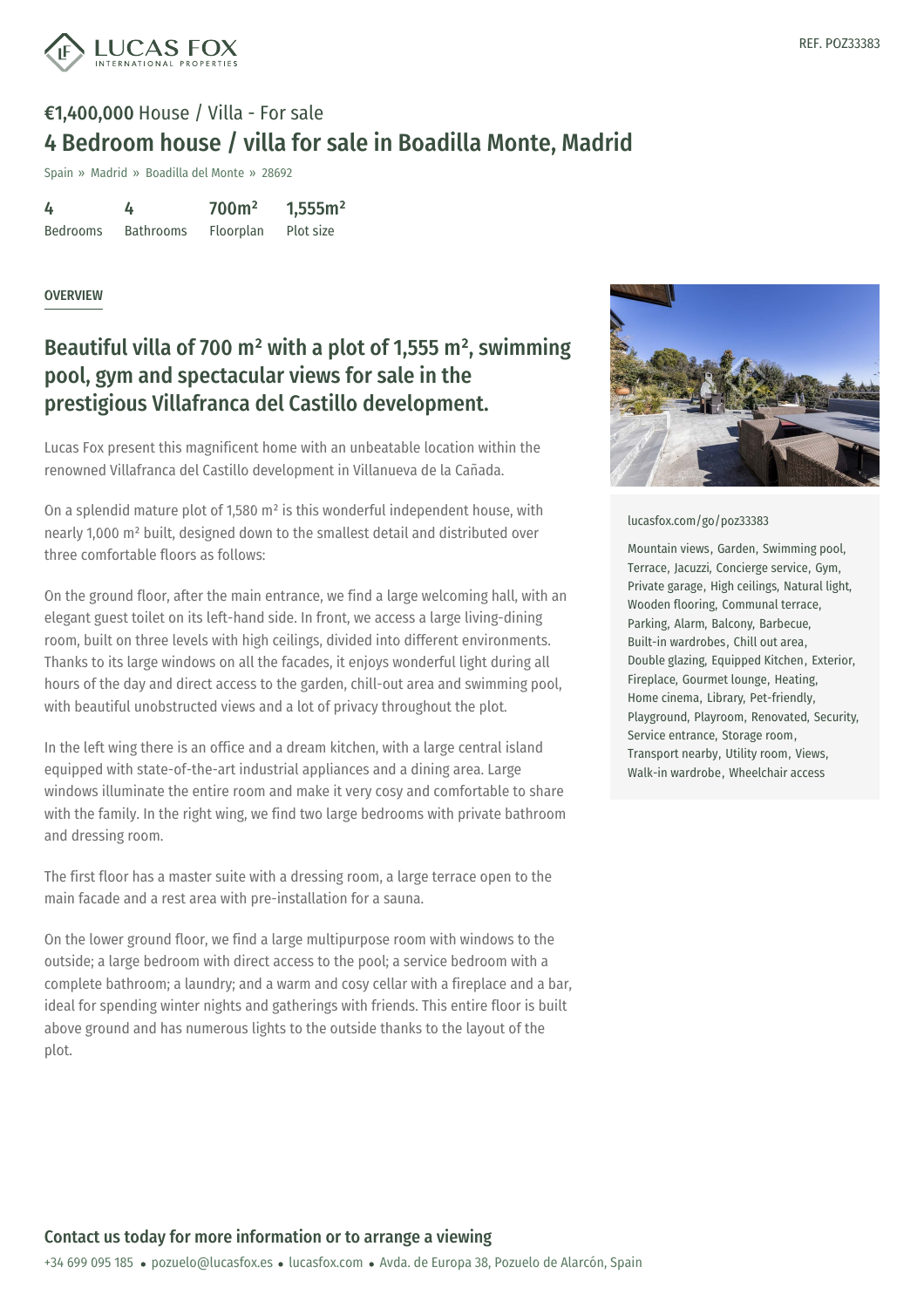



Spain » Madrid » Boadilla del Monte » 28692

| 4               |                  | 700m <sup>2</sup> | 1,555m <sup>2</sup> |
|-----------------|------------------|-------------------|---------------------|
| <b>Bedrooms</b> | <b>Bathrooms</b> | Floorplan         | Plot size           |

This plot is one of the best within the development since it enjoys a privileged location and has a regular shape. Its sloping layout gives the house total privacy in all rooms and corners of the garden, with wonderful unobstructed views and maximum use of sunlight. The beautiful garden surrounds the house, with space for several cars at the entrance and a garage for another three. The pool is in perfect working order and has an area with a built-in bar and barbecue, as well as a chill-out area.

The house has recently been completely renovated with high quality materials, so it is ready to move into, but with endless possibilities for renovation if you wish.

The house can be visited whenever you want. Contact Lucas Fox today by phone or email to arrange a showing. We work 7 days a week to be able to adapt to the needs of our clients.

In addition, you can also visit us at our newly opened Lucas Fox room on Avenida de Europa, 38, in Pozuelo to have a coffee and discuss your needs in more detail so that we can help you find your perfect home or investment.